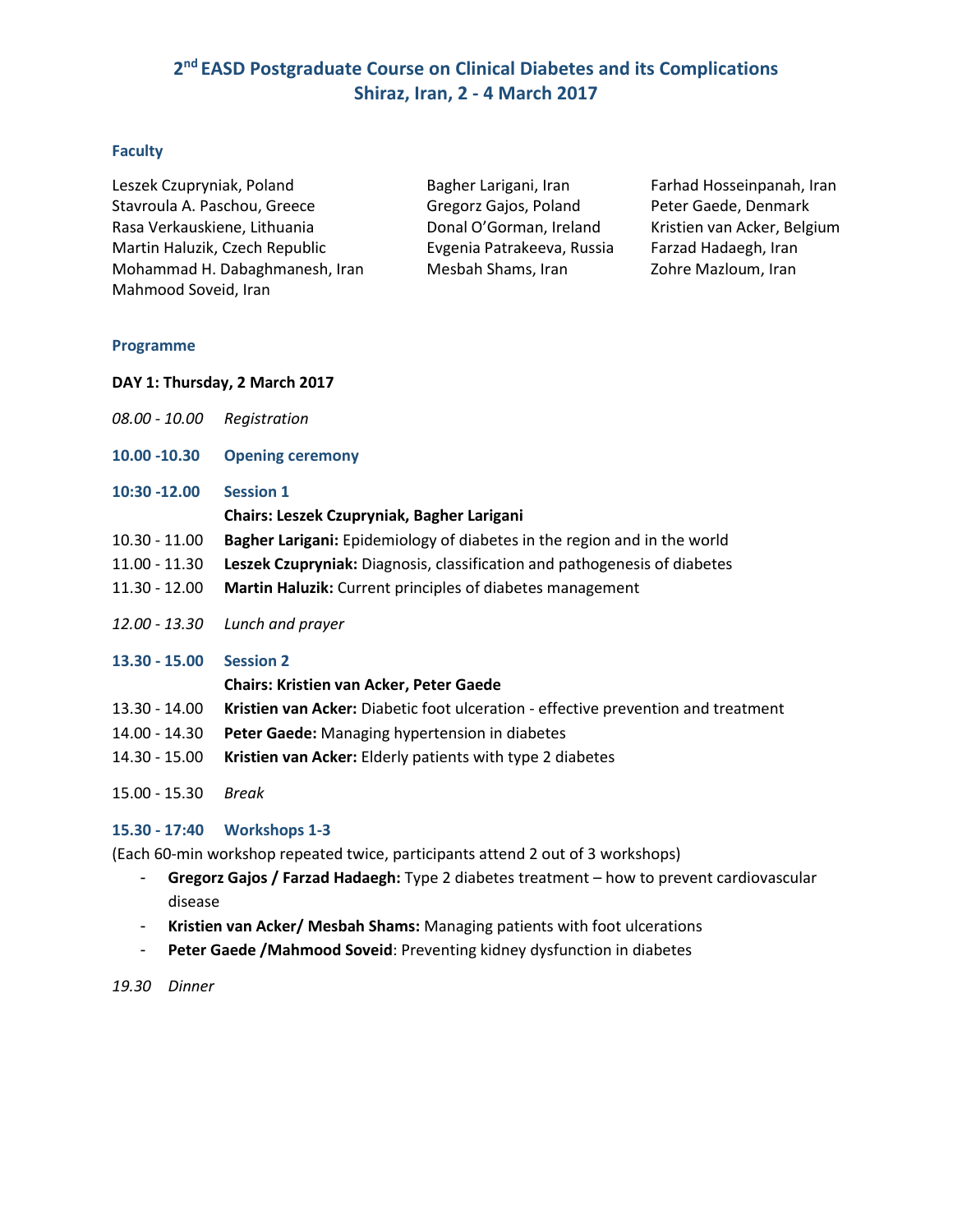# **2 nd EASD Postgraduate Course on Clinical Diabetes and its Complications Shiraz, Iran, 2 - 4 March 2017**

#### **DAY 2: Friday, 3 March 2017**

| $08.30 - 10.00$ | <b>Session 3</b>                                                            |
|-----------------|-----------------------------------------------------------------------------|
|                 | <b>Chairs: Peter Gaede, Martin Haluzik</b>                                  |
| $08.30 - 09.00$ | Peter Gaede: Eye and kidney damage in diabetes                              |
| $09.00 - 09.30$ | Martin Haluzik: Hyperglycaemic emergencies in type 1 and type 2 diabetes    |
| $09.30 - 10.00$ | Evgenia Patrakeeva: The importance of prevention of hypoglycaemia           |
| 10.00 - 10.30   | <b>Break</b>                                                                |
| 10.30-12.30     | <b>Session 4</b>                                                            |
|                 | <b>Chairs: Gregorz Gajos, Donal O'Gorman</b>                                |
| $10.30 - 11.00$ | <b>Gregorz Gajos:</b> Cardiovascular complication in patients with diabetes |
| $11.00 - 11.30$ | Zohre Mazloum: The role of dietary treatment of diabetes                    |
| $11.30 - 12.00$ | Donal O'Gorman: Body weight control in people with prediabetes and diabetes |
| 12.00 - 12.30   | Farhad Hosseinpanah: Managing diabetes in Ramadan                           |
| 12.30 - 14.00   | Lunch and prayer                                                            |
| 14.00 - 15.30   | <b>Session 5</b>                                                            |
|                 | <b>Chairs: Leszek Czupryniak, Rasa Verkauskiene</b>                         |
| 14.00 - 14.30   | Peter Gaede: Diabetic polyneuropathy and autonomic neuropathy               |
| 14.30 - 15.00   | Leszek Czupryniak: Diabetes and cancer - not a new story                    |
|                 |                                                                             |

15.00 - 15.30 **Rasa Verkauskiene:** How to manage a pregnant patient with diabetes?

*15.30 - 16.00 Break*

## **16.00** - **18.10 Workshops 4-6**

(Each 60-min workshop repeated twice, participants attend 2 out of 3 workshops)

- **Donal O'Gorman/ Zohre Mazloum** How to help diabetes patients to lose weight
- **Stavroula A. Paschou/ Mohammad Hossein Dabbaghmanesh:** Insulin therapy in various type 1 diabetes patients
- **Leszek Czupryniak / Farhad Hosseinpanah:** How to intensify treatment of type 2 diabetes

*19.30 Dinner*